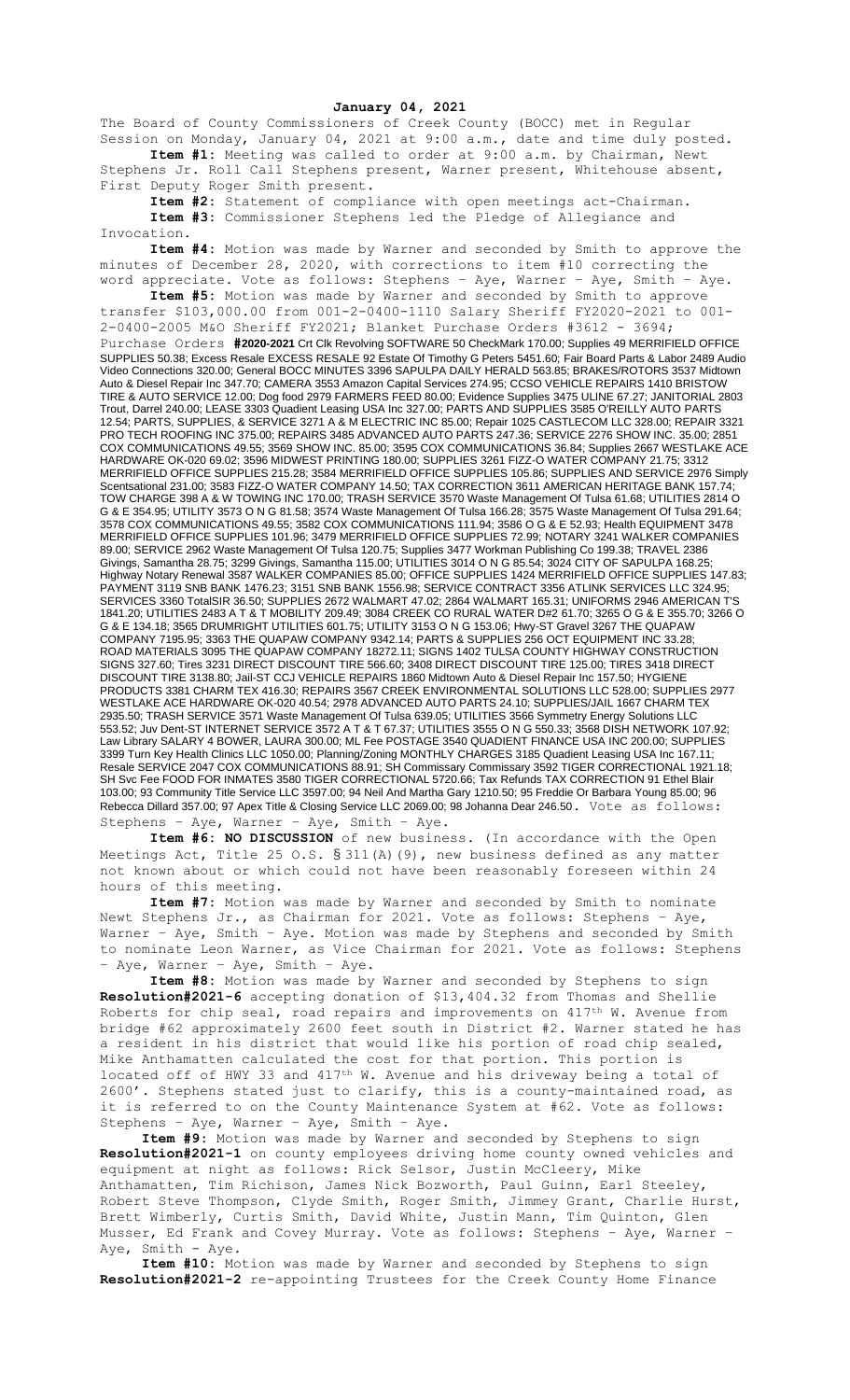Authority for term ending in 2024: District 2 Ron Dyer and District 3 Marland Armitage. Warner stated that the trustees have good attendance and are good servants to the county. Vote as follows: Stephens – Aye, Warner – Aye, Smith - Aye.

**Item #11:** Motion was made by Warner and seconded by Stephens to sign REAP Grant Contract for Community Development for the purchase of a Skid Unit at Olive Volunteer Fire Department, with scope change approval for face masks for breathing apparatus grant approval amount of \$1,800.00, with matching \$380.00, totaling \$2,180.00. Dana Logsdon, Deputy Commissioner stated that Jason Dobson included the scope change that has been approved by INCOG, with the same approval amount of \$1,800.00. Stephens stated that Olive VFD purchased the Skid Unit through Care monies, so they were looking at face mask equipment to utilize the monies. The change of scope has been approved and they are looking at a couple of options. There's some testing going on and they will determine which ones to purchase upon the test being complete, Stephens stated. Warner stated this is a good purchase, as they have been relying on the County to supply masks to their department for a while. Vote as follows: Stephens – Aye, Warner – Aye, Smith - Aye.

**Item #12:** Motion was made by Warner and seconded by Stephens to sign **Resolution#2021-3** surplussing 2010 Ford F-150 VIN#IFTEW1E85AFC54116, wooden console, Go Rhino push bar and Tufloc partition and **Resolution#2021-3A** disposing of the same by Inter-Governmental transfer to City of Drumright. Bret Bowling, Sheriff stated that we have been very fortunate in our fleet, we have new cars coming and this allows us to be able to offer the older ones to the different towns and entities. This really has helped a lot of them out with their fleet. Vote as follows: Stephens - Aye, Warner - Aye, Smith - Aye.

**Item #13:** Motion was made by Warner and seconded by Stephens to sign **Resolution#2021-4** removing Paul Farris as Receiving Officer and adding Glen Musser for the Creek County Commissioners' Office accounts (1102-6-0800- 2079/CED) (1305-7-0800-5010/CI4) (0001-1-0800-1110/D1A; 0001-1-0800-1130/D1C; 0001-1-0800-2005/D2; 0001-1-0800-4110/D3) (0001-3-2800-1110/Q1A; 0001-3-2800- 2005/Q2) (0001-1-2000-1110/R1A; 0001-1-2000-1130/R1B; 0001-1-2000-1310/R1C; 0001-1-2000-2005/R2; 0001-1-2000-4110/R3; 0001-1-2300-1222/R4; 0001-1-2000- 1233/R5; 0001-1-2000-2040/R6; 0001-1-2000-2010/R7; 0001-1-2700-1110/R8-1: 0001-1-2700-2005/R8; 0001-1-2000-2017/R9; 0001-1-2000-1210/R10) (0001-3-2800- 1110/Q1A; 0001-3-2800-2005/Q2) (1213-6-3200-2005/PUD-FP; 1219-1-3200- 2005/PUD) (0001-6-4000-2005/SA2) (Community Development/REAP) (1305-1-0800- 2005/HVAC) (1201-2-3600-2005/WR 911) (1301-1-0800-2005/GA2) (1235-1-2000- 4110/Z1). Vote as follows: Stephens – Aye, Warner – Aye, Smith - Aye.

**Item #14:** Motion was made by Stephens and seconded by Warner to sign **Resolution#2021-5** directing the Creek County Treasurer to credit the Creek County General Government Maintenance and Operations Fund 001-1-2000-2005/R2 with funds from the Creek County Court Clerk's Office fund for reimbursement of utility payments, in the amount of \$982.17, as per 62 O.S. 335, and procedures implemented by the State Auditor's Office. Vote as follows: Stephens – Aye, Warner – Aye, Smith - Aye.

**Item #15:** Motion was made by Stephens and seconded by Warner to approve Utility Permit from Creek County Rural Water District #7 per County Specs by road bore, size of line 1" PVT line, size of casing 3" to cross W. 201st St. S. (aka 8<sup>th</sup> St.) approximately .2 miles E. of 75A and 201<sup>st</sup> St. further described as 1200' W. of Section 17, T16N, R12E in District #1. Vote as follows: Stephens – Aye, Warner – Aye, Smith - Aye.

**Item #16:** Motion was made by Warner and seconded by Smith to extend **Resolution#2020-87** one more week until 1/11/21. Warner stated we have had 511 positive cases over last week. Covey Murray, Emergency Management gave a report to the Board, we have had 4276 cases, since March. With 103 new cases, as of Sunday, with 66 deaths. Warner and Stephens discussed the numbers from last week, as of Saturday we were at 486 current cases. We have gone down a little, but then started going back up. Murray discussed the vaccination of 120 recipients and the distribution to the First Responders, we have vaccinated EMS, Police, Sheriff Deputies, Fire Departments, Judges, D.A. Staff, Court Clerk Employees, OSBI, Drug Task Force, OHP that are assigned to Creek County. We have 700 vaccines to distribute in Phase II, we have done 120 on this short notice, I still need to reach out to several entities and see how many wants vaccinated. We are not seeing a lot of entities wanting to be vaccinated. I received a call on Monday, late notifying that shots would be available Wednesday last week, there was not a lot of communication on getting the word out to the other entities. We will be working with the Health Department this week to get more scheduled and get information out to anyone that is 65 and older, so they can start their vaccinations with the Health Department. Stephens congratulated Murray on his efforts to get the numbers he was able to get, with the short notice. Murray will be getting a Facebook Page made this week, for the public to keep them informed. There was further discussion of the plan for Creek County and the pod sites that will be setup throughout the County to get teachers and others vaccinated. Murray stated he will reach out to the Creek County Health Department to start